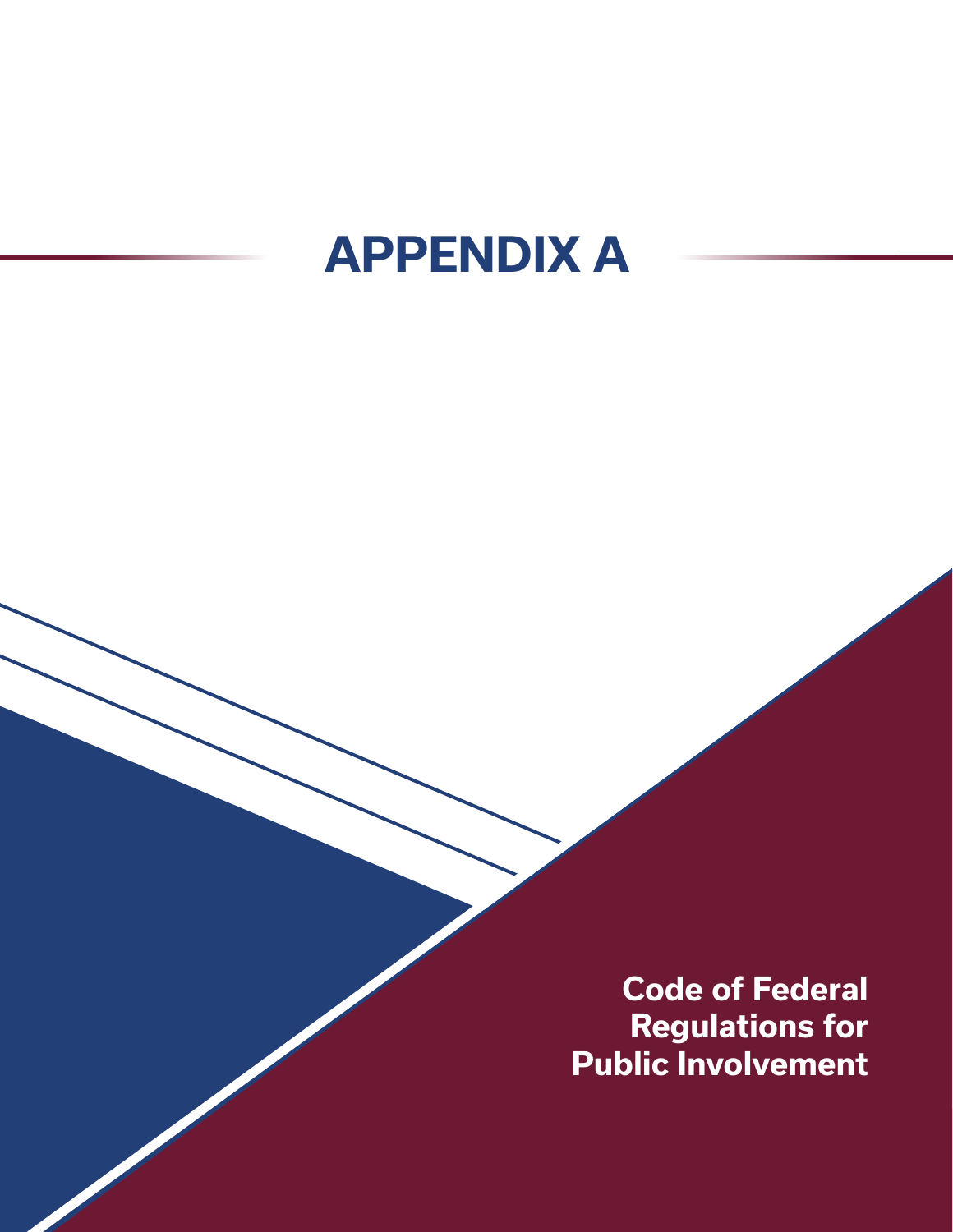## **CODE OF FEDERAL REGULATIONS FOR PUBLIC INVOLVEMENT**

In regard to public involvement and participation, federal regulations mandate that the metropolitan planning process comply with the Code of Federal Regulations 23 CFR 450.316, as cited below.

a) The MPO shall develop and use a documented participation plan that defines a process for providing individuals, affected public agencies, representatives of public transportation employees, public ports, freight shippers, providers of freight transportation services, private providers of transportation (including intercity bus operators, employer-based commuting programs, such as carpool program, vanpool program, transit benefit program, parking cash-out program, shuttle program, or telework program), representatives of users of public transportation, representatives of users of pedestrian walkways and bicycle transportation facilities, representatives of the disabled, and other interested parties with reasonable opportunities to be involved in the metropolitan transportation planning process.

(1) The MPO shall develop the participation plan in consultation with all interested parties and shall, at a minimum, describe explicit procedures, strategies, and desired outcomes for:

(i) Providing adequate public notice of public participation activities and time for public review and comment at key decision points, including a reasonable opportunity to comment on the proposed metropolitan transportation plan and the TIP;

(ii)Providing timely notice and reasonable access to information about transportation issues and processes;

(iii) Employing visualization techniques to describe metropolitan transportation plans and TIPs;

(iv) Making public information (technical information and meeting notices) available in electronically accessible formats and means, such as the World Wide Web;

(v) Holding any public meetings at convenient and accessible locations and times;

(vi) Demonstrating explicit consideration and response to public input received during the development of the metropolitan transportation plan and the TIP;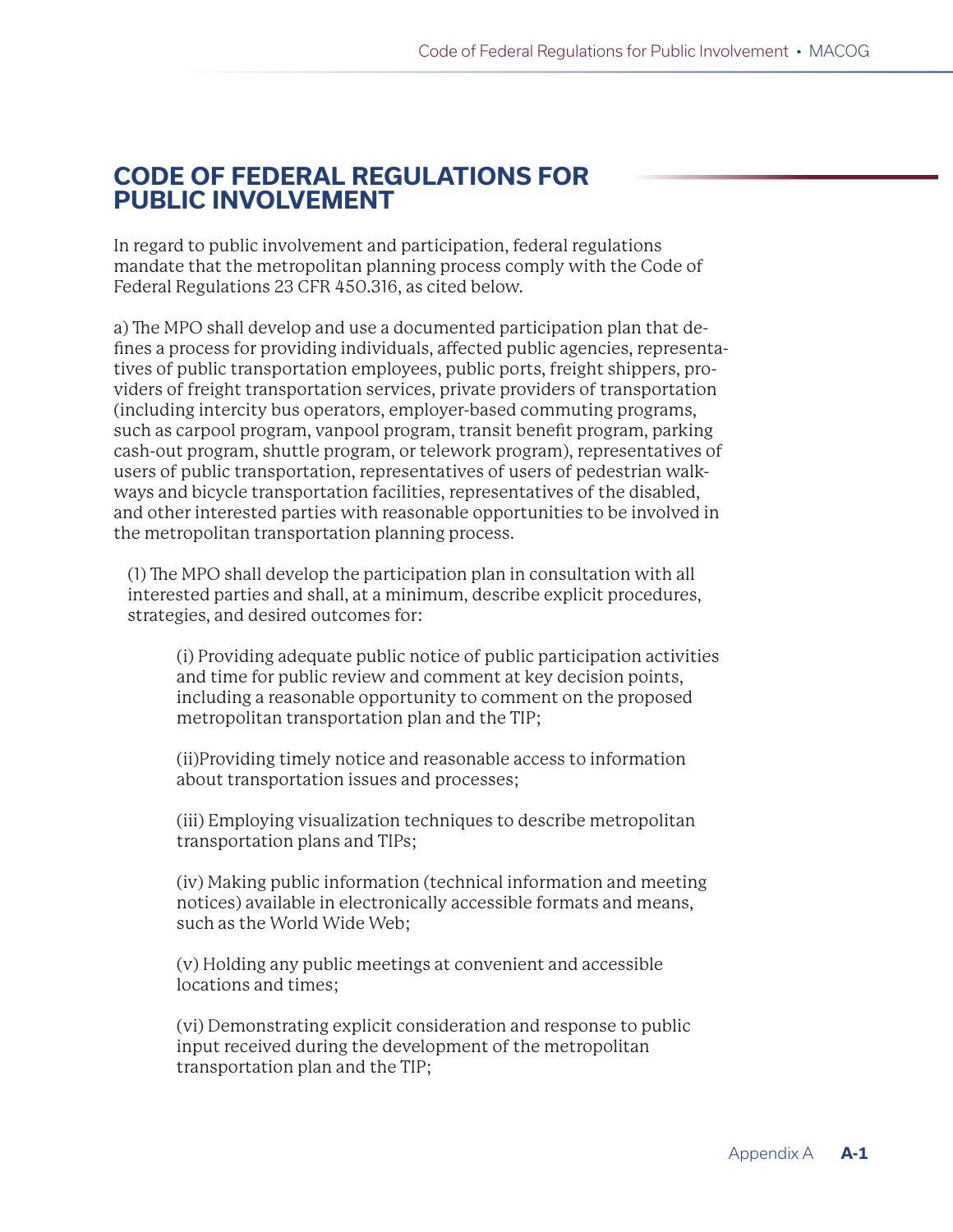(vii) Seeking out and considering the needs of those traditionally underserved by existing transportation systems, such as low-income and minority households, who may face challenges accessing employment and other services;

(viii) Providing an additional opportunity for public comment, if the final metropolitan transportation plan or TIP differs significantly from the version that was made available for public comment by the MPO and raises new material issues that interested parties could not reasonably have foreseen from the public involvement efforts;

(ix) Coordinating with the statewide transportation planning public involvement and consultation processes under subpart B of this part; and

(x) Periodically reviewing the effectiveness of the procedures and strategies contained in the participation plan to ensure a full and open participation process.

(2) When significant written and oral comments are received on the draft metropolitan transportation plan and TIP (including the financial plans) as a result of the participation process in this section or the interagency consultation process required under the EPA transportation conformity regulations (40 CFR part 93, subpart A), a summary, analysis, and report on the disposition of comments shall be made as part of the final metropolitan transportation plan and TIP.

(3) A minimum public comment period of 45 calendar days shall be provided before the initial or revised participation plan is adopted by the MPO. Copies of the approved participation plan shall be provided to the FHWA and the FTA for informational purposes and shall be posted on the World Wide Web, to the maximum extent practicable.

(b) In developing metropolitan transportation plans and TIPs, the MPO should consult with agencies and officials responsible for other planning activities within the MPA that are affected by transportation (including State and local planned growth, economic development, tourism, natural disaster risk reduction, environmental protection, airport operations, or freight movements) or coordinate its planning process (to the maximum extent practicable) with such planning activities. In addition, the MPO shall develop the metropolitan transportation plans and TIPs with due consideration of other related planning activities within the metropolitan area, and the process shall provide for the design and delivery of transportation services within the area that are provided by: